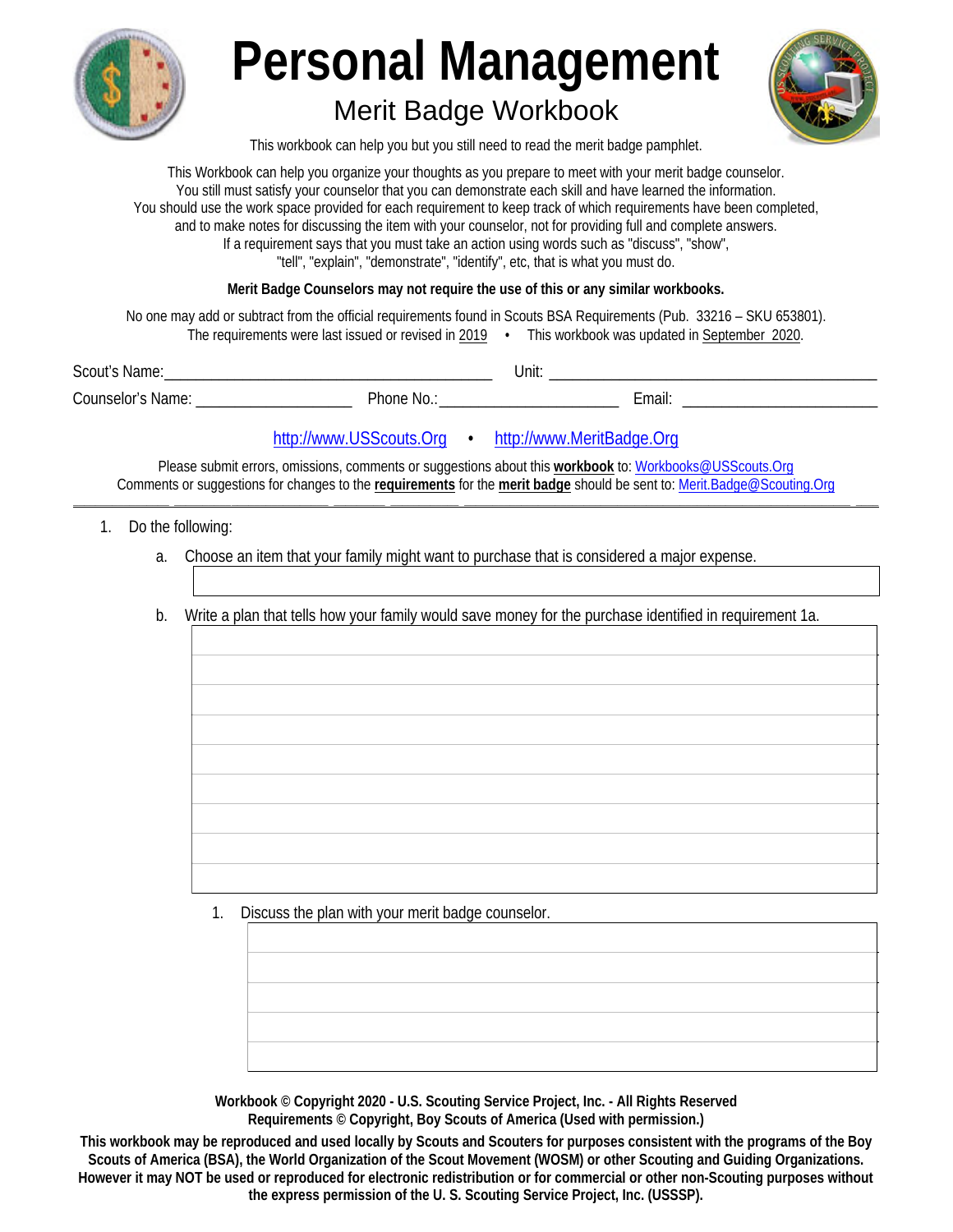<u>and the company of the company of the company of the company of the company of the company of the company of the company of the company of the company of the company of the company of the company of the company of the com</u>

#### 2. Discuss the plan with your family.

3. Discuss how other family needs must be considered in this plan.

c. Develop a written shopping strategy for the purchase identified in requirement la.

1. Determine the quality of the item or service (using consumer publications or ratings systems).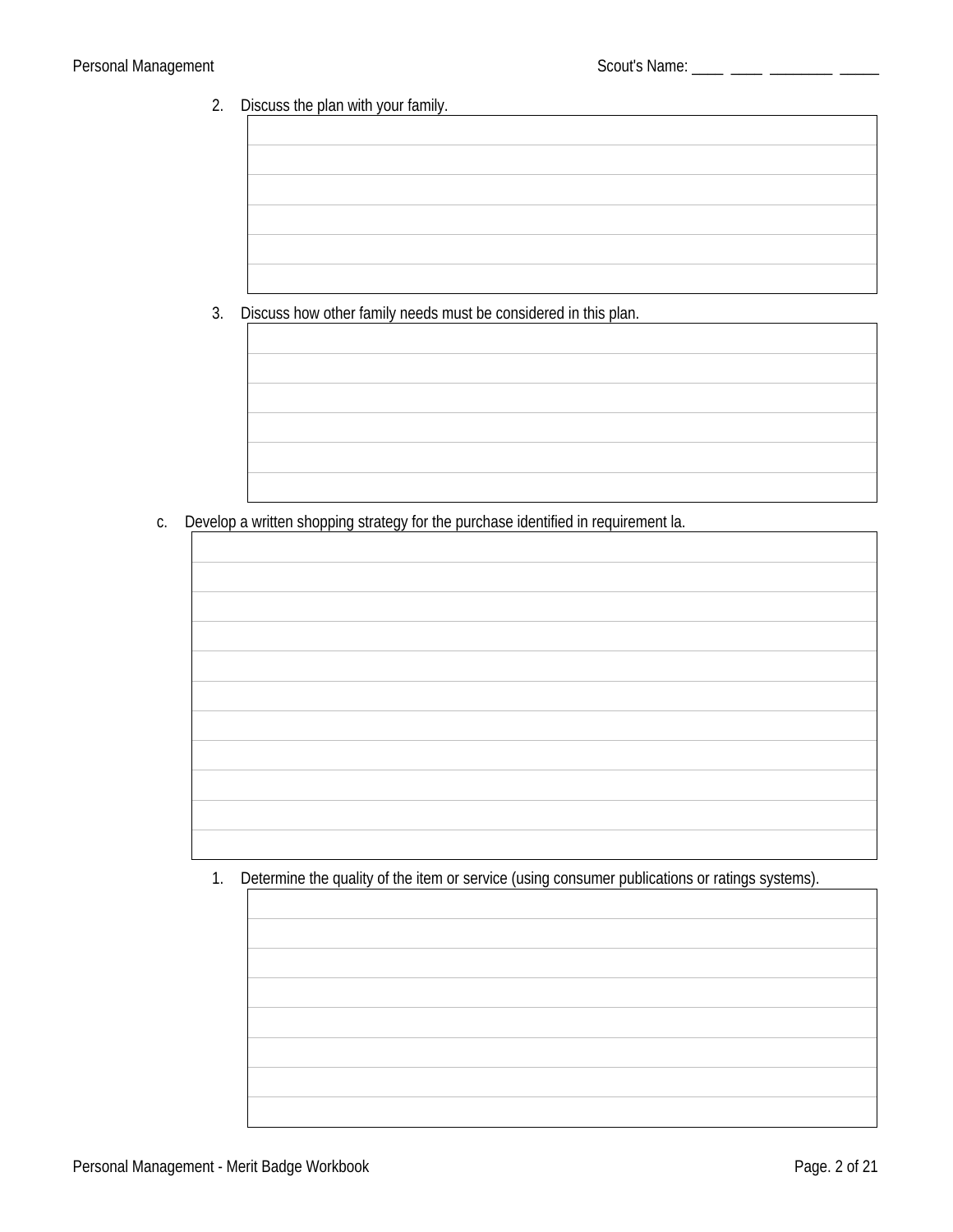2. Comparison shop for the item. Find out where you can buy the item for the best price. (Provide prices from at least two different price sources.)

| Source | Price |
|--------|-------|
|        |       |
|        |       |
|        |       |
|        |       |
|        |       |
|        |       |

Call around; study ads. Look for a sale or discount coupon. Consider alternatives.

Can you buy the item used?

Should you wait for a sale?

#### 2. Do the following:

c a. Prepare a budget reflecting your expected income (allowance, gifts, wages), expenses, and savings for a period of 13 consecutive weeks

(There is a blank Sample Budget Plan table to set up a budget, summarize actual income nd expenses, and compare them monthly at the end of this workbook, with a partially completed example.)

- $\circ$  b. Compare expected income with expected expenses.
	- 1. If expenses exceed budget income, determine steps to balance your budget.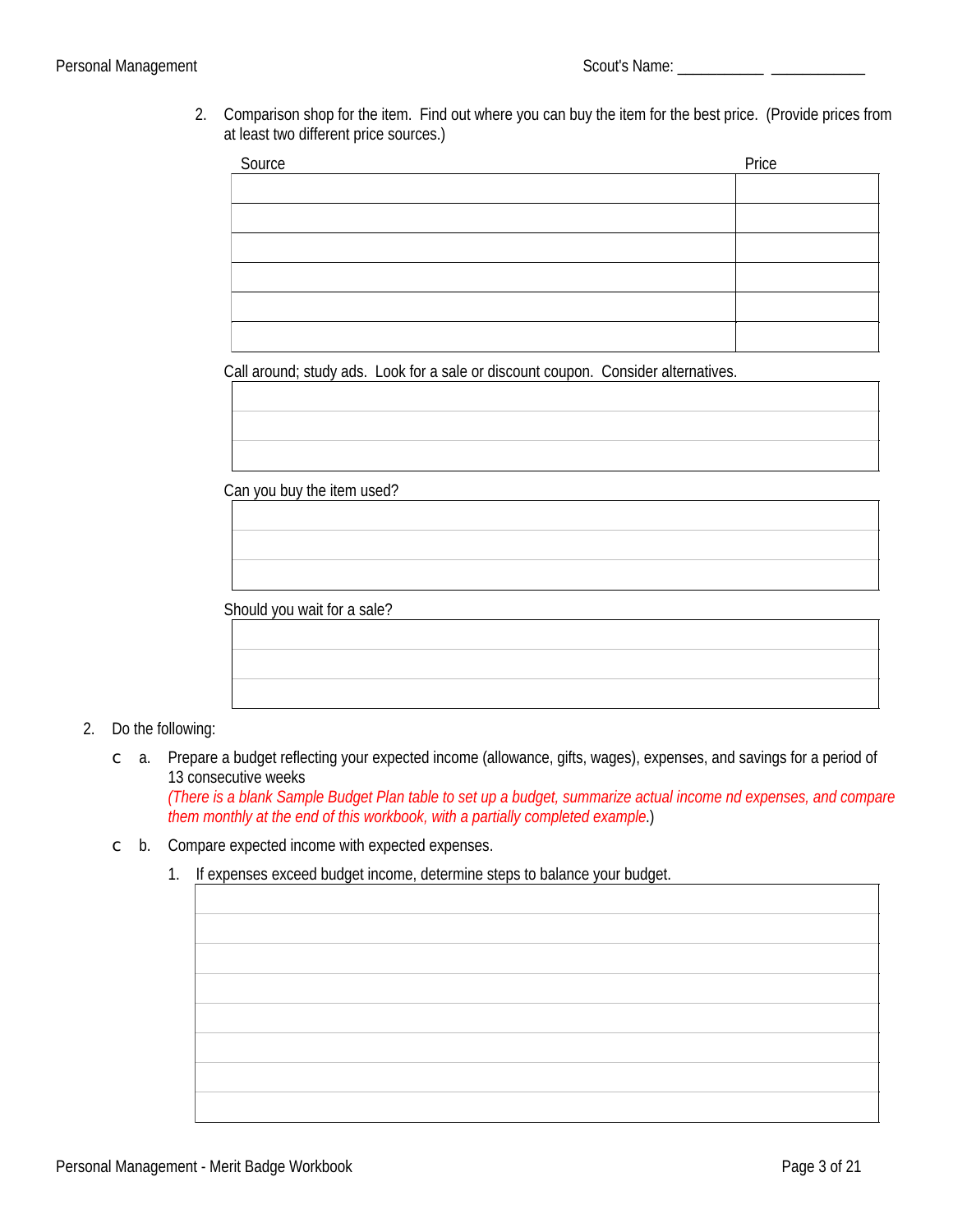2. If income exceeds budget expenses, state how you would use the excess money (new goal, savings).

3. Track and record your actual income, expenses, and savings for 13 consecutive weeks (the same 13-week period for which you budgeted). (You may use the forms provided in this pamphlet, devise your own, or use a computer-generated version.) When complete, present the records showing the results to your merit badge counselor.

(There is a table for tracking your actual weekly income and expenses that you can use, at the end of this workbook, together with a partially completed example.)

4. Compare your budget with your actual income and expenses to understand when your budget worked and when it did not work. With your merit badge counselor, discuss what you might do differently the next time

- 3. Discuss with your merit badge counselor FIVE of the following concepts:
	- $\circ$  a. The emotions you feel when you receive money.

 $\circ$  b. Your understanding of how the amount of money you have with you affects your spending habits.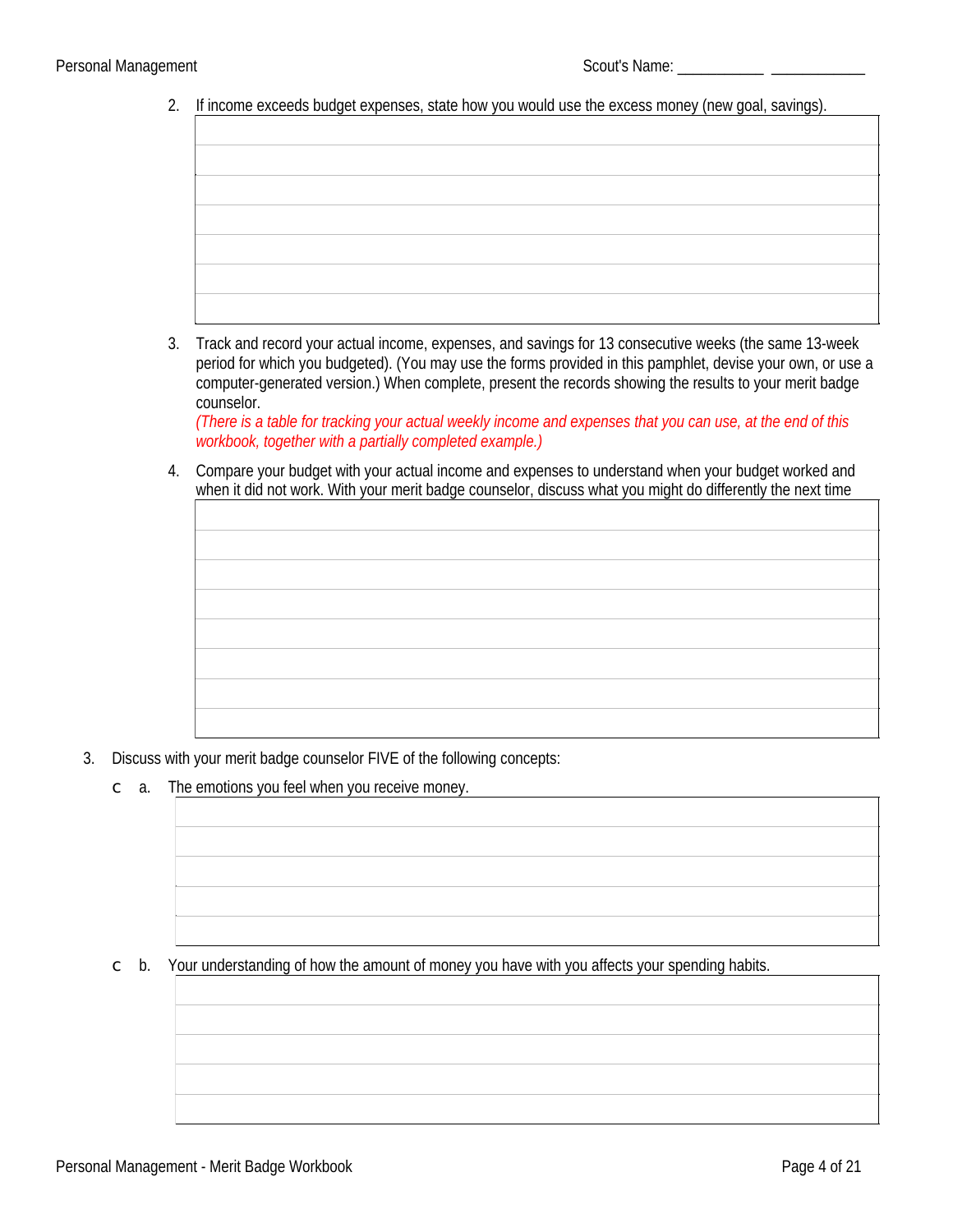#### $\epsilon$  c. Your thoughts when you buy something new and your thoughts about the same item three months later.

Explain the concept of buyer's remorse.

c d. How hunger affects you when shopping for food items (snacks, groceries).

 $\epsilon$  e. Your experience of an item you have purchased after seeing or hearing advertisements for it.

Did the item work as well as advertised?

 $\epsilon$  f. Your understanding of what happens when you put money into a savings account.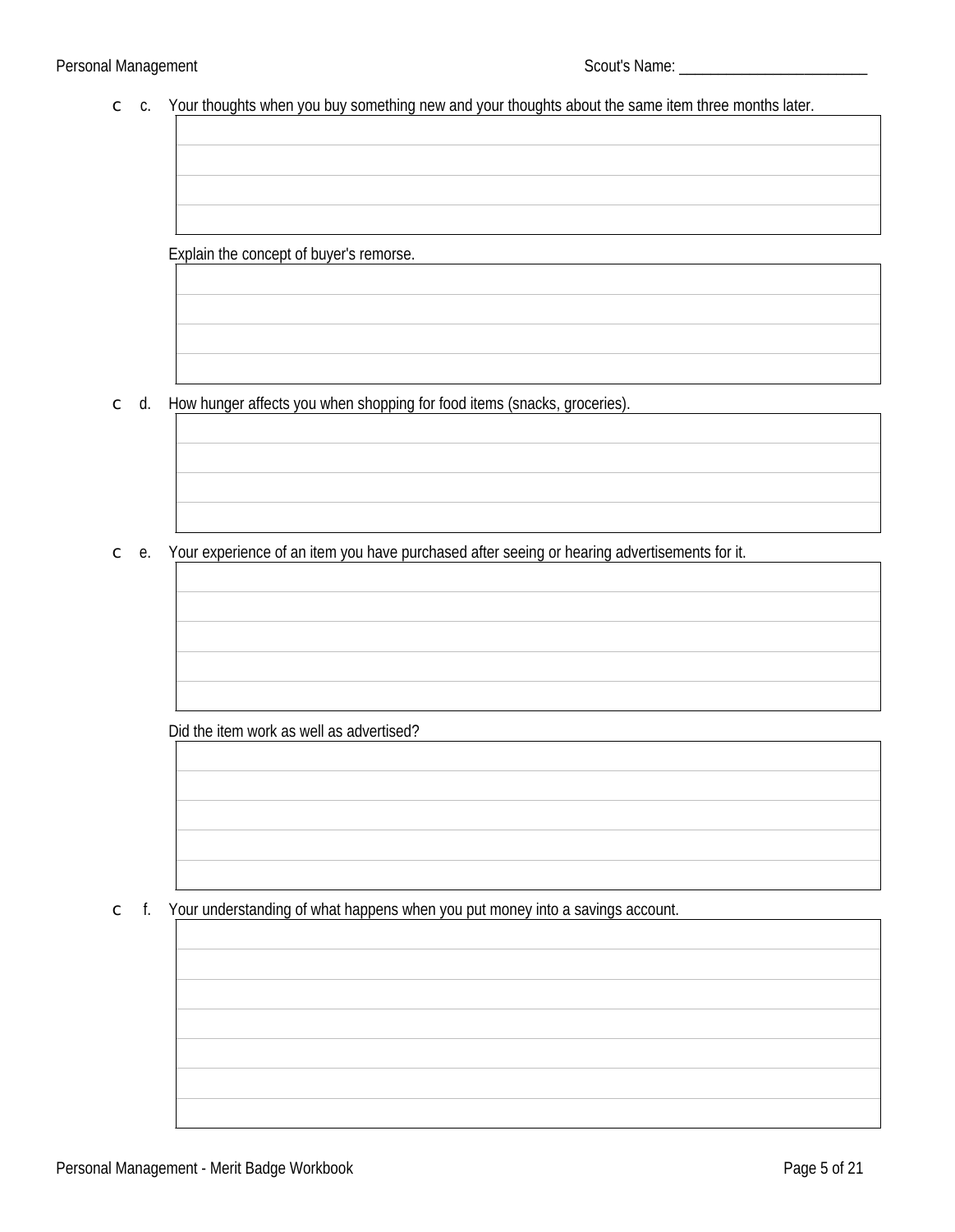#### $\circ$  g. Charitable giving. Explain its purpose and your thoughts about it.

#### $\subset$  h. What you can do to better manage your money.

4. Explain the following to your merit badge counselor:

a. The differences between saving and investing, including reasons for using one over the other.

Saving:

Investing:

Reasons for using one over the other: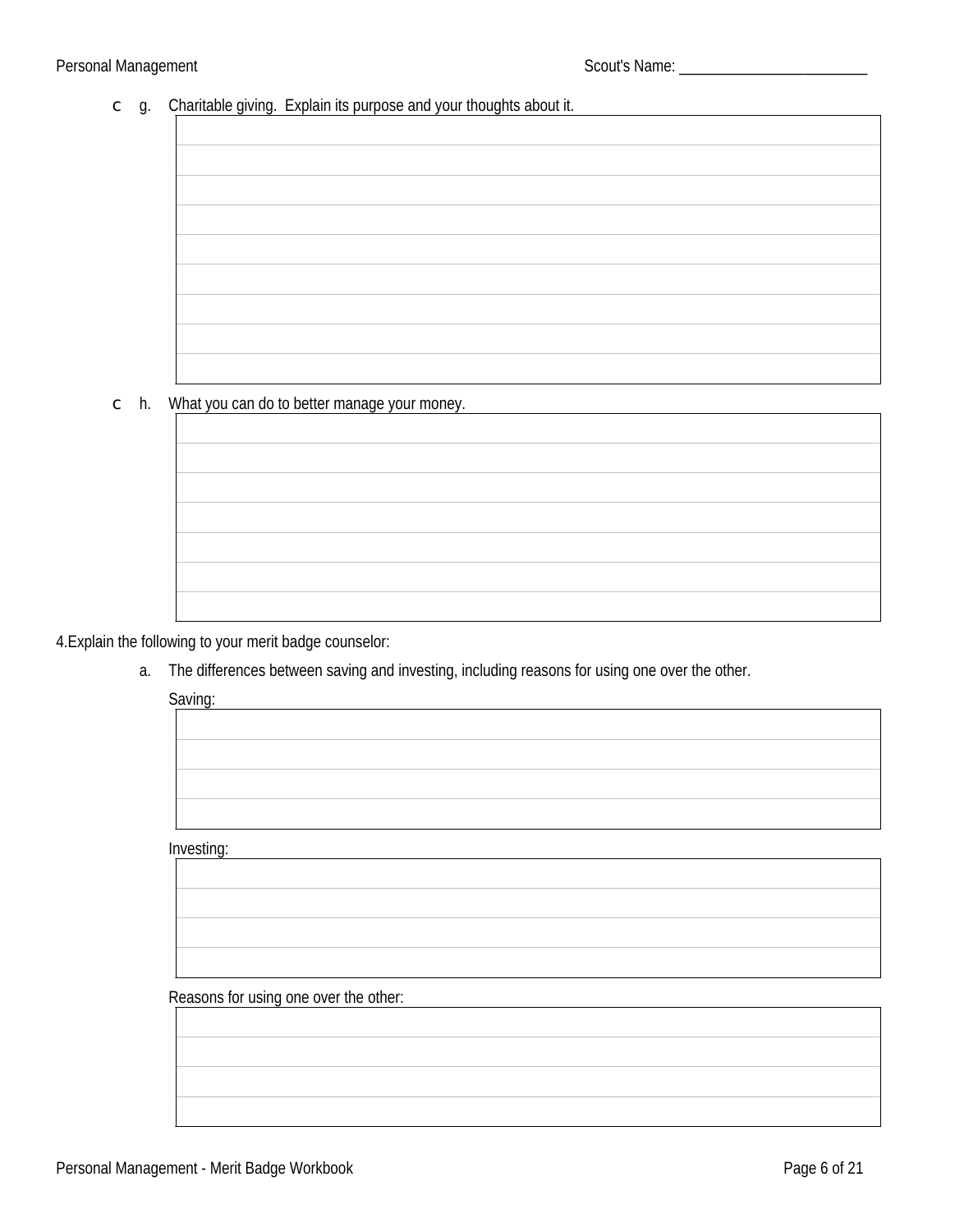#### b. The concepts of return on investment and risk and how they are related.

#### c. The concepts of simple interest and compound interest

#### Simple interest:

#### **Compound interest:**

### d. The concept of diversification in investing.

#### e. Why it is important to save and invest for retirement.

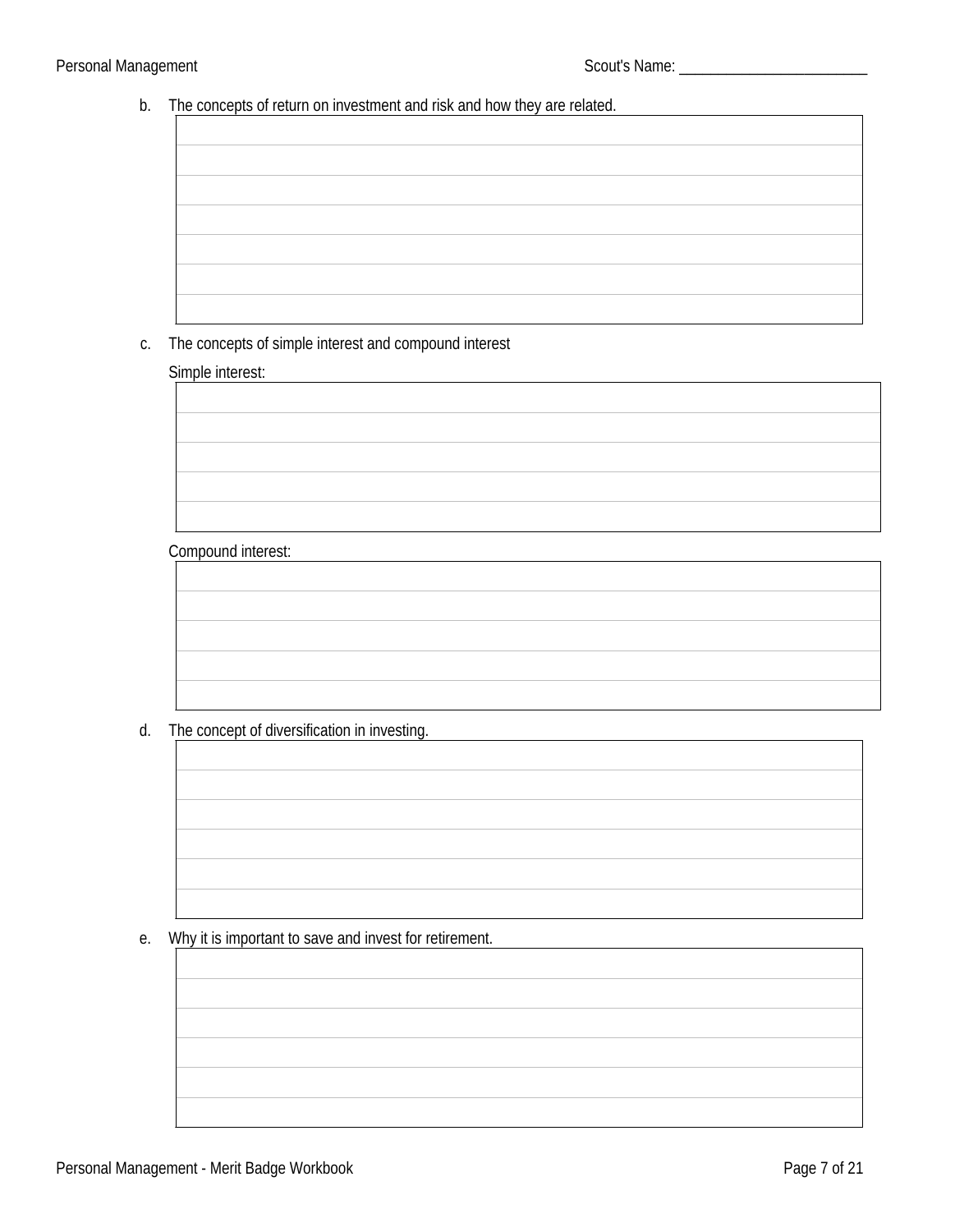- 5. Explain to your merit badge counselor what the following investments are and how each works:
	- a. Common stocks.

- b. Mutual Funds
- c. Life Insurance

d. A certificate of deposit (CD)

#### e. A savings account.

#### f. A U.S. savings bond.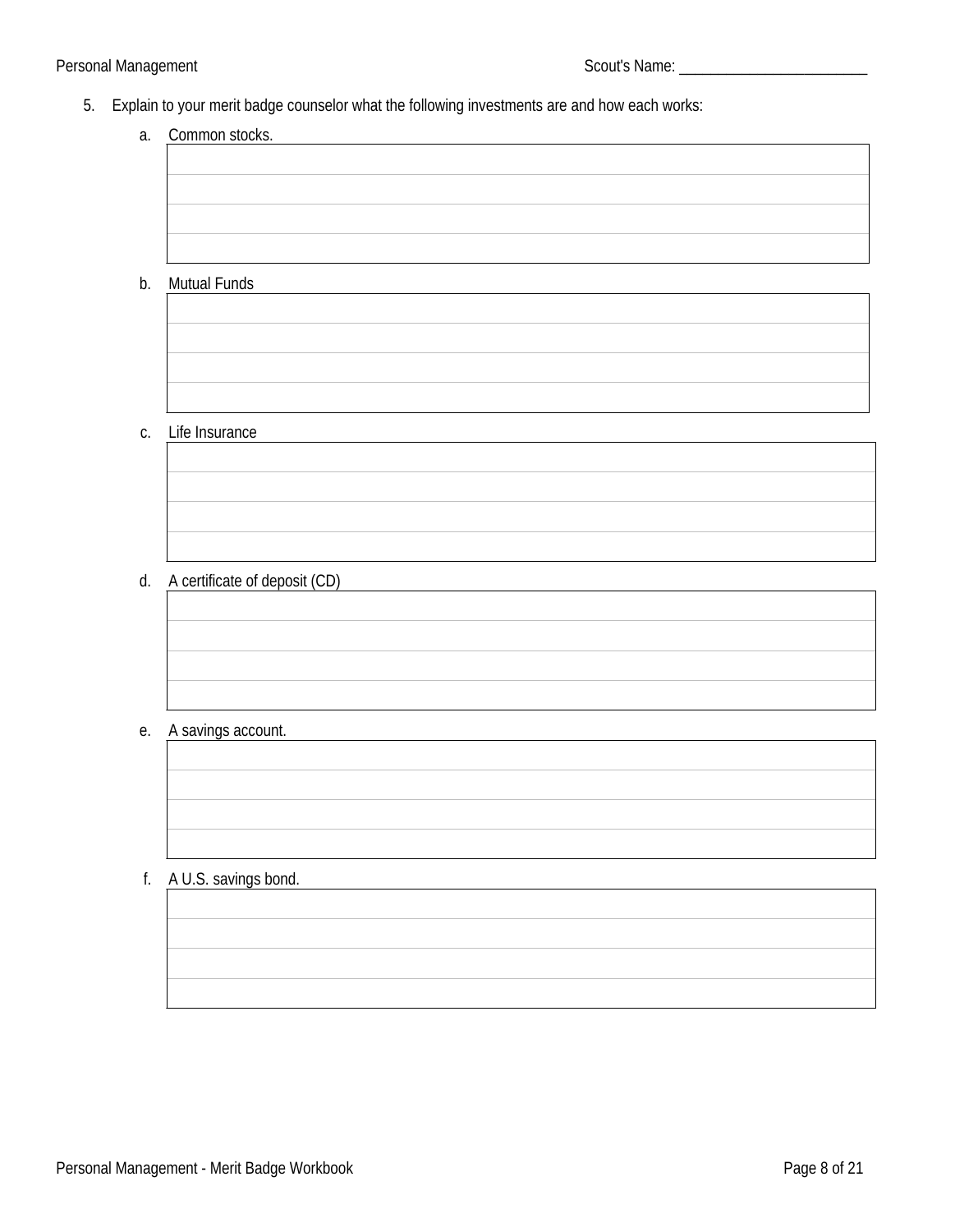- 6. Explain to your counselor why people might purchase the following types of insurance and how they work:
	- a. Automobile

b. Health

c. Homeowner's/renter's

d. Whole life and term life



- 7. Explain to your merit badge counselor the following:
	- a. What a loan is, what interest is, and how the annual percentage rate (APR) measures the true cost of a loan. What a loan is:

#### What interest is: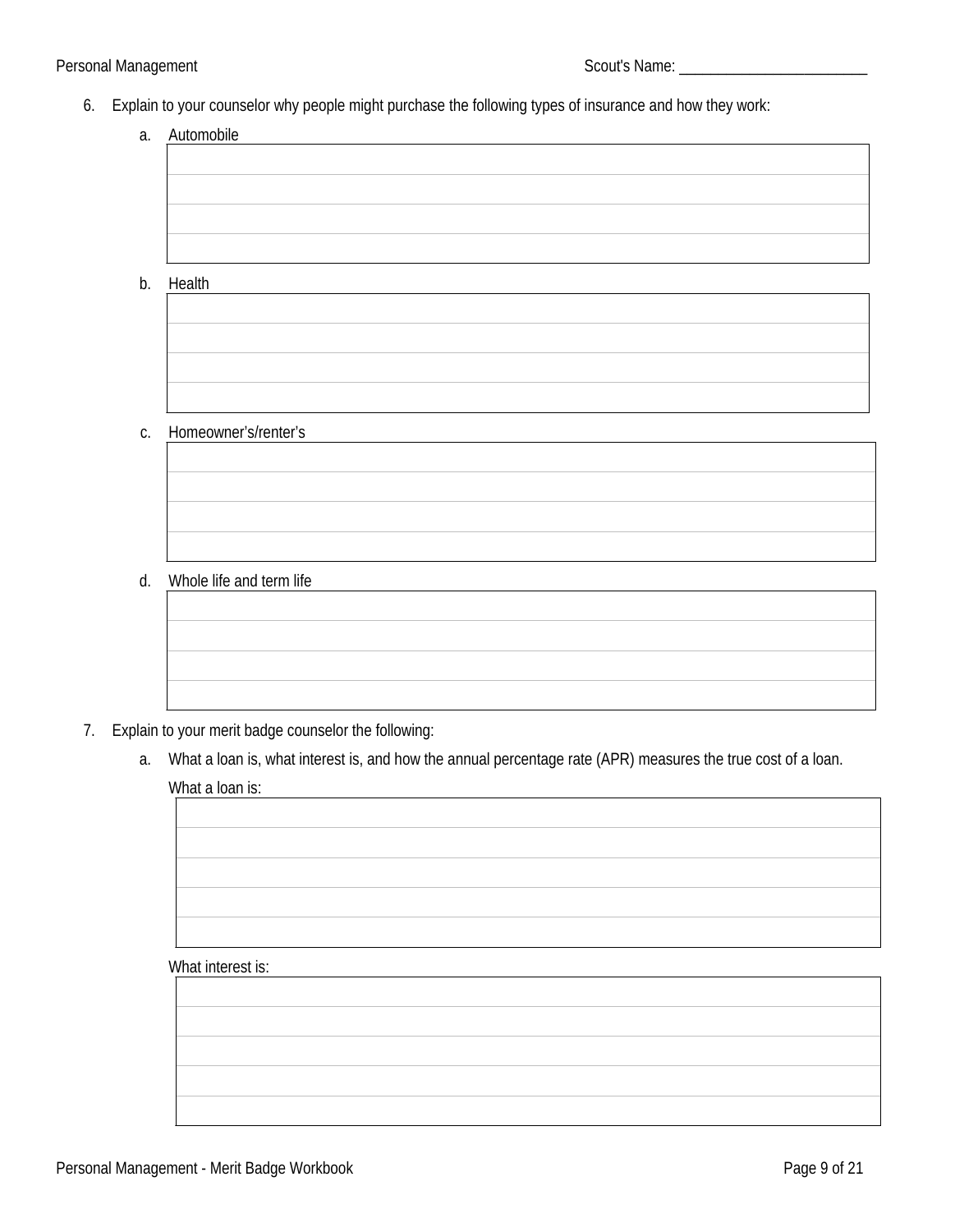and how the annual percentage rate (APR) measures the true cost of a loan:

b. The different ways to borrow money.

c. The differences between a charge card, debit card, and credit card.

#### Charge card

#### Debit card,

#### Credit card.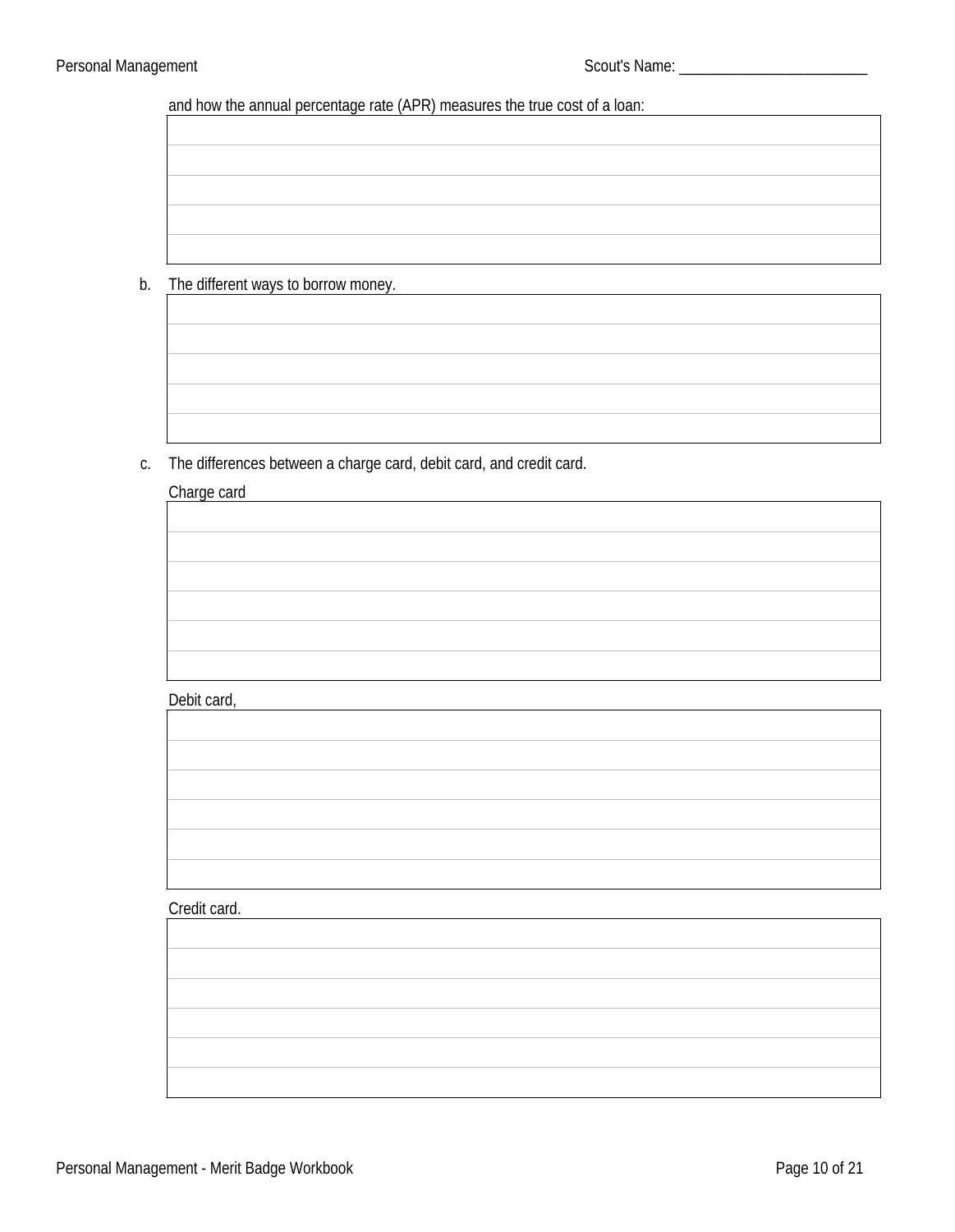What are the costs and pitfalls of using these financial tools?

Explain why it is unwise to make only the minimum payment on your credit card.

d. Credit reports and how personal responsibility can affect your credit report.

#### Credit reports:

How personal responsibility can affect your credit report:

e. Ways to reduce or eliminate debt.

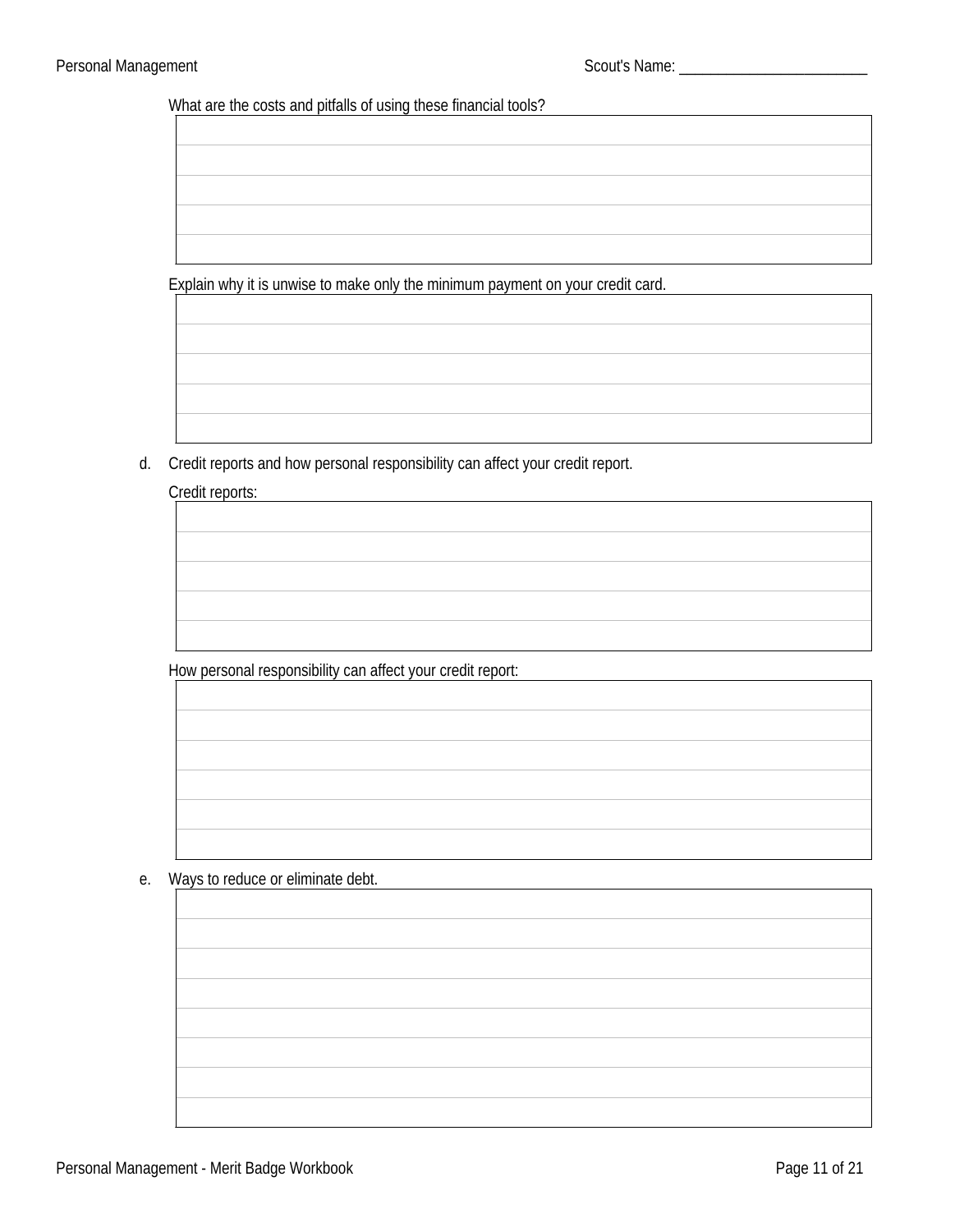- 8. Demonstrate to your merit badge counselor your understanding of time management by doing the following:
	- $\degree$  a. Write a "to do" list of tasks or activities, such as homework assignments, chores, and personal projects, that must be done in the coming week. List these in order of importance to you.
	- $\circ$  b. Make a seven-day calendar or schedule. Put in your set activities, such as school classes, sports practices or games, jobs or chores, and/or Scout or place of worship or club meetings, then plan when you will do all the tasks from your "to do" list between your set activities.
	- $\degree$  c. Follow the one-week schedule you planned. Keep a daily diary or journal during each of the seven days of this week's activities, writing down when you completed each of the tasks on your "to do" list compared to when you scheduled them.
	- $\degree$  d. With your merit badge counselor, review your "to do" list, one-week schedule, and diary/iournal to understand when your schedule worked and when it did not work. (There is a Time Management Worksheet which can be used for planning your weekly set activities and tasks and for tracking your actual "to do" list results, at the end of this workbook, with an example.)

Discuss what you might do differently the next time.

- 9. Prepare a written project plan demonstrating the steps below, including the desired outcome. This is a project on paper, not a real-life project. Examples could include planning a camping trip, developing a community service project or a school or religious event, or creating an annual patrol plan with additional activities not already included in the troop annual plan. Discuss your completed project plan with your merit badge counselor.
	- a. Define the project. What is your goal?

b. Develop a timeline for your project that shows the steps you must take from beginning to completion.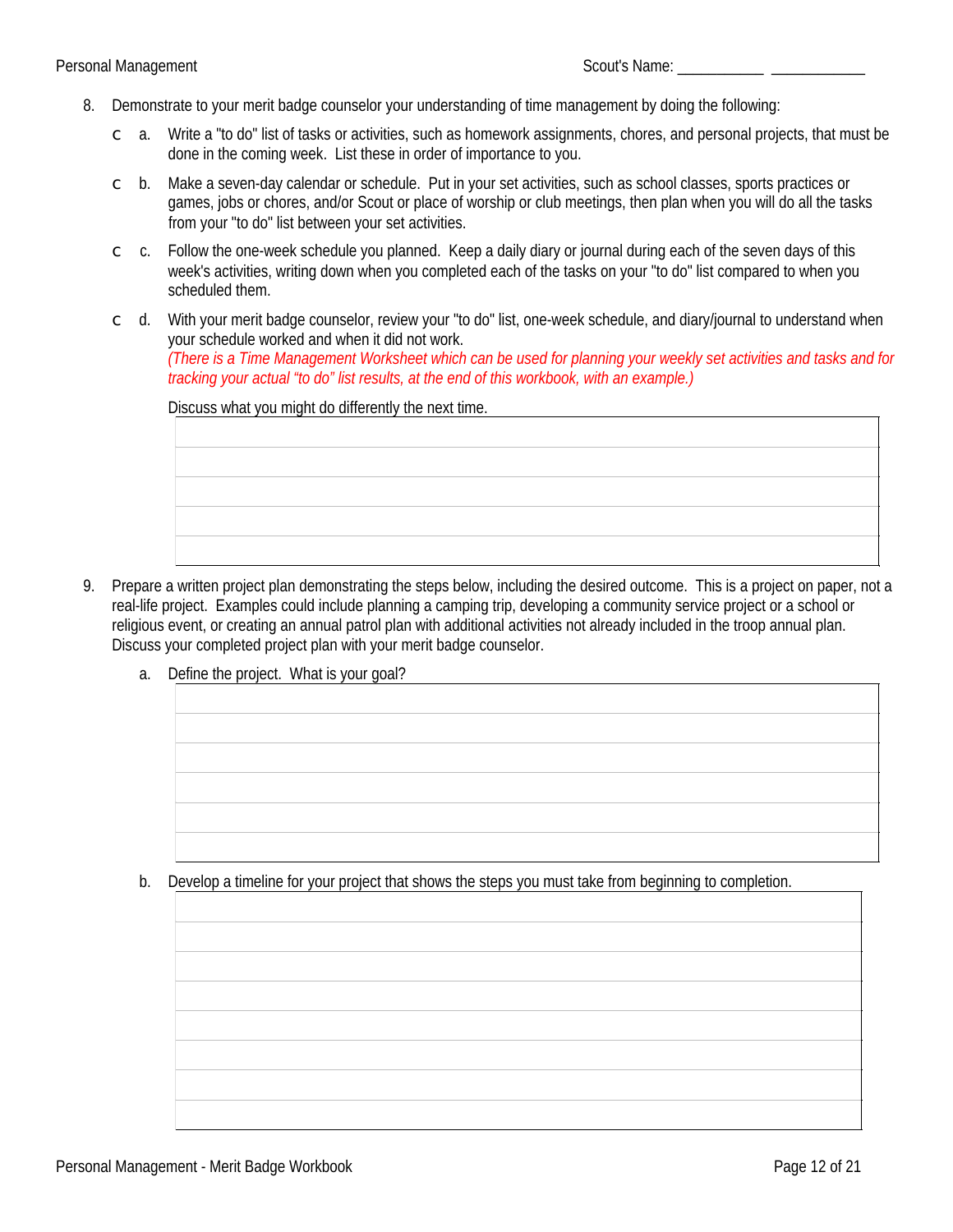#### c. Describe your project.

| the contract of the contract of the contract of the contract of the contract of                                       |  |
|-----------------------------------------------------------------------------------------------------------------------|--|
|                                                                                                                       |  |
|                                                                                                                       |  |
|                                                                                                                       |  |
| and the control of the control of the control of the control of the control of the control of the control of the      |  |
|                                                                                                                       |  |
|                                                                                                                       |  |
|                                                                                                                       |  |
| the contract of the contract of the contract of the contract of the contract of the contract of                       |  |
|                                                                                                                       |  |
|                                                                                                                       |  |
|                                                                                                                       |  |
|                                                                                                                       |  |
|                                                                                                                       |  |
|                                                                                                                       |  |
|                                                                                                                       |  |
|                                                                                                                       |  |
|                                                                                                                       |  |
|                                                                                                                       |  |
|                                                                                                                       |  |
|                                                                                                                       |  |
|                                                                                                                       |  |
|                                                                                                                       |  |
| <u> 1989 - Johann Stoff, deutscher Stoff, der Stoff, der Stoff, der Stoff, der Stoff, der Stoff, der Stoff, der S</u> |  |

### d. Develop a list of resources. Identify how these resources will help you achieve your goal.

<u> 1980 - Jan Stein Berlin, amerikan b</u>

e. Develop a budget for your project.

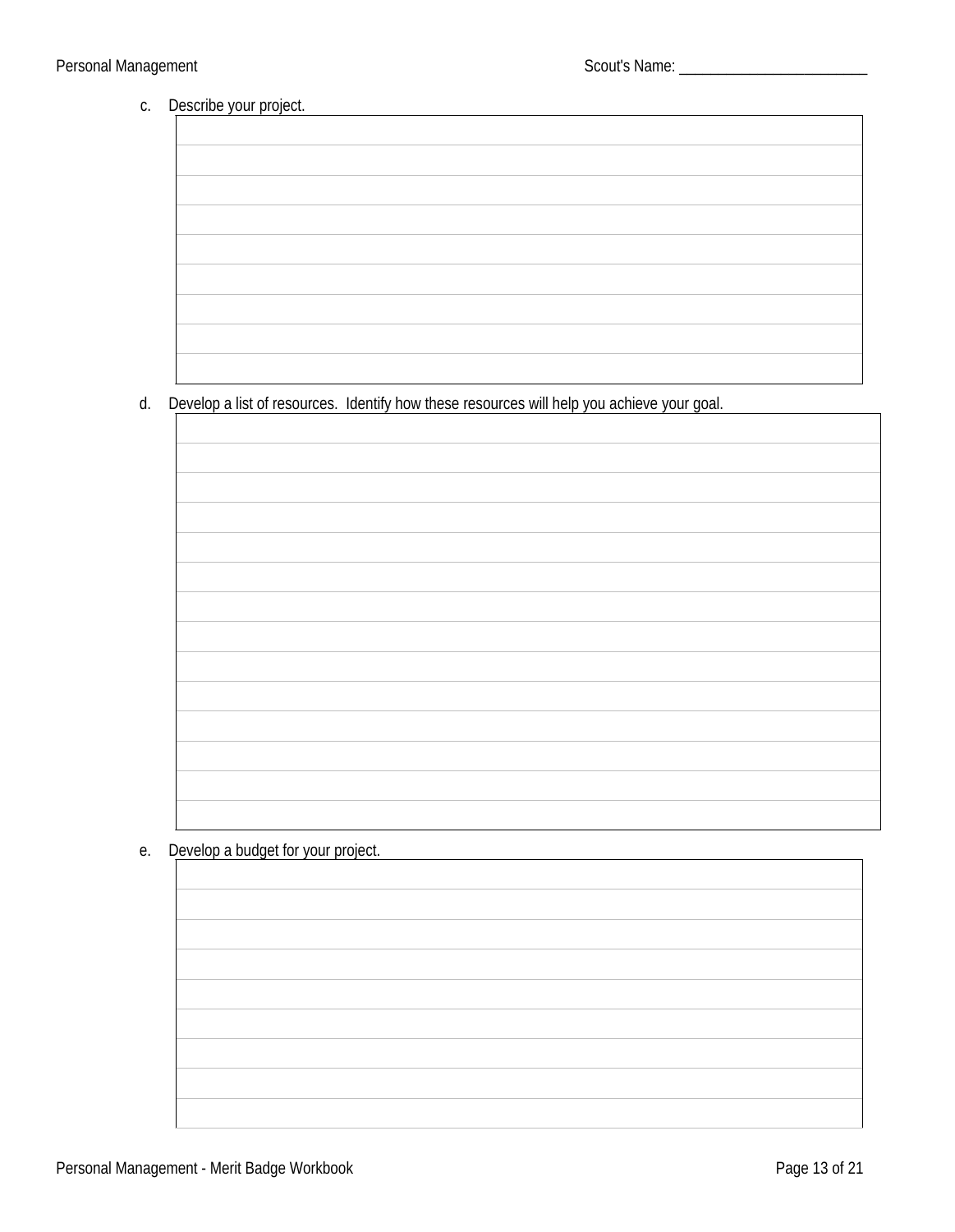#### Personal Management Name: 2008 Scout's Name: 2008

#### 10. Do the following:

a. Choose a career you might want to enter after high school or college graduation.

Discuss with your counselor the needed qualifications, education, skills, and experience..

 b. Explain to your counselor what the associated costs might be to pursue this career, such as tuition, school or training supplies, and room and board. Explain how you could prepare for these costs and how you might make up for any shortfall.

\* Always be sure to have proper permission before using the internet. To learn about appropriate behavior and etiquette while online, consider earning the BSA Cyber Chip. Go to www.scouting.org/training/youth-protection/cyber-chip/ for more information.

When working on merit badges, Scouts and Scouters should be aware of some vital information in the current edition of the Guide to Advancement (BSA publication 33088). Important excerpts from that publication can be downloaded from http://usscouts.org/advance/docs/GTA-Excerpts-meritbadges.pdf.

You can download a complete copy of the Guide to Advancement from http://www.scouting.org/filestore/pdf/33088.pdf.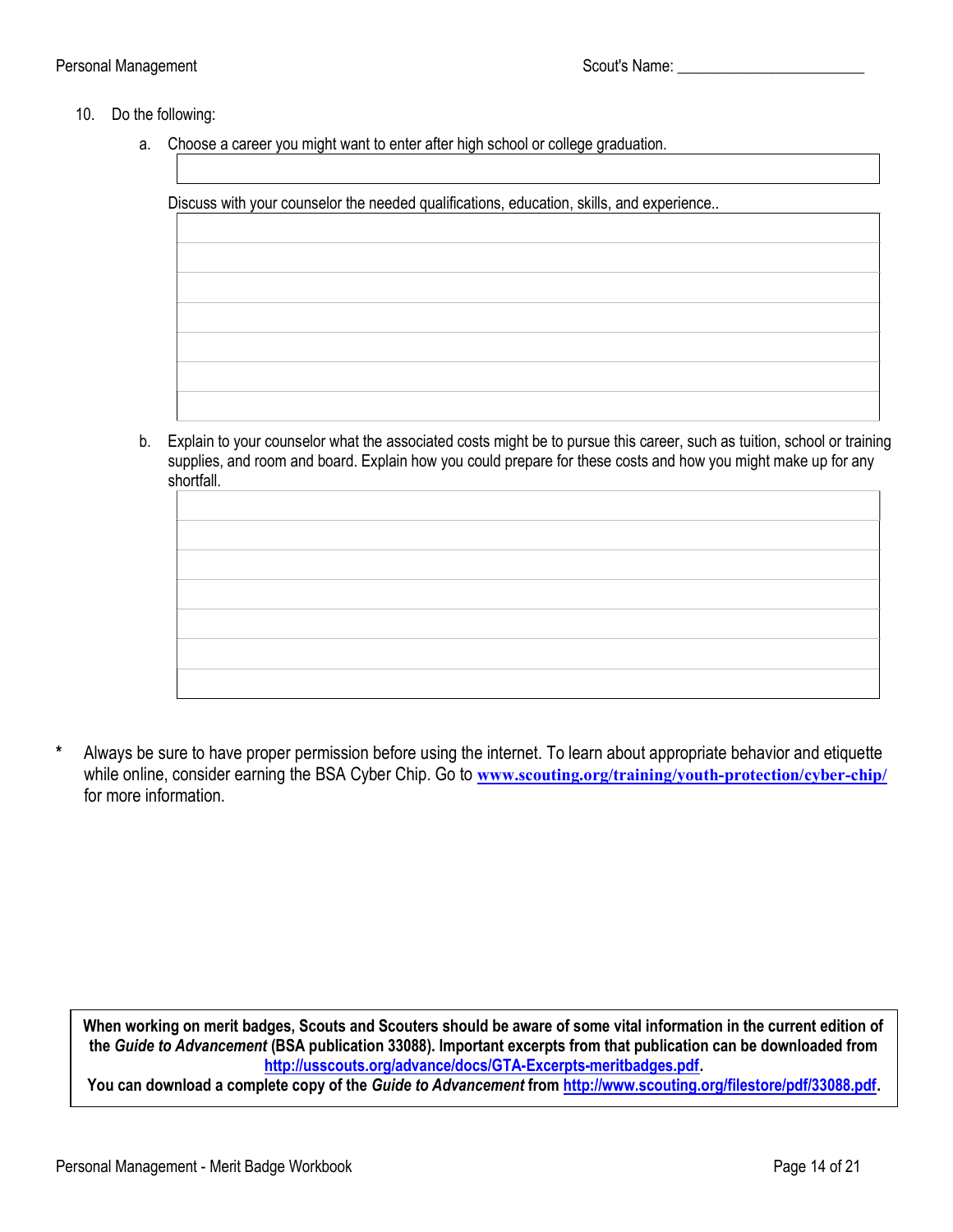# **Sample Budget Plan**

|                             |               | Month 1       |                       |               | Month 2       |                       |               | Month 3       |                       |
|-----------------------------|---------------|---------------|-----------------------|---------------|---------------|-----------------------|---------------|---------------|-----------------------|
| <b>Income Sources</b>       | <b>Budget</b> | <b>Actual</b> | Over/<br><b>Under</b> | <b>Budget</b> | <b>Actual</b> | Over/<br><b>Under</b> | <b>Budget</b> | <b>Actual</b> | Over/<br><b>Under</b> |
| <b>Allowance</b>            |               |               |                       |               |               |                       |               |               |                       |
| <b>Gifts</b>                |               |               |                       |               |               |                       |               |               |                       |
| <b>Wages</b>                |               |               |                       |               |               |                       |               |               |                       |
| <b>Other</b>                |               |               |                       |               |               |                       |               |               |                       |
|                             |               |               |                       |               |               |                       |               |               |                       |
|                             |               |               |                       |               |               |                       |               |               |                       |
| <b>Income Totals</b>        |               |               |                       |               |               |                       |               |               |                       |
| <b>Expenses</b>             |               |               |                       |               |               |                       |               |               |                       |
| Savings-pay yourself 1st    |               |               |                       |               |               |                       |               |               |                       |
| <b>Donations/Charity</b>    |               |               |                       |               |               |                       |               |               |                       |
| <b>Food/Meals out</b>       |               |               |                       |               |               |                       |               |               |                       |
| <b>Clothing</b>             |               |               |                       |               |               |                       |               |               |                       |
| <b>Entertainment/Movies</b> |               |               |                       |               |               |                       |               |               |                       |
| CDs/DVDs, etc.              |               |               |                       |               |               |                       |               |               |                       |
| <b>Recreation</b>           |               |               |                       |               |               |                       |               |               |                       |
| <b>Sports/Hobbies</b>       |               |               |                       |               |               |                       |               |               |                       |
| <b>Travel</b>               |               |               |                       |               |               |                       |               |               |                       |
| <b>Books/Magazines</b>      |               |               |                       |               |               |                       |               |               |                       |
| <b>Gifts</b>                |               |               |                       |               |               |                       |               |               |                       |
| Other:                      |               |               |                       |               |               |                       |               |               |                       |
|                             |               |               |                       |               |               |                       |               |               |                       |
|                             |               |               |                       |               |               |                       |               |               |                       |
| <b>Expense Totals</b>       |               |               |                       |               |               |                       |               |               |                       |
| <b>Income - Expenses</b>    |               |               |                       |               |               |                       |               |               |                       |

Note The Budget Expense Total each month should equal the Budget Income Total. After each Month is completed, review the Over/Under amounts and adjust the budget for the following month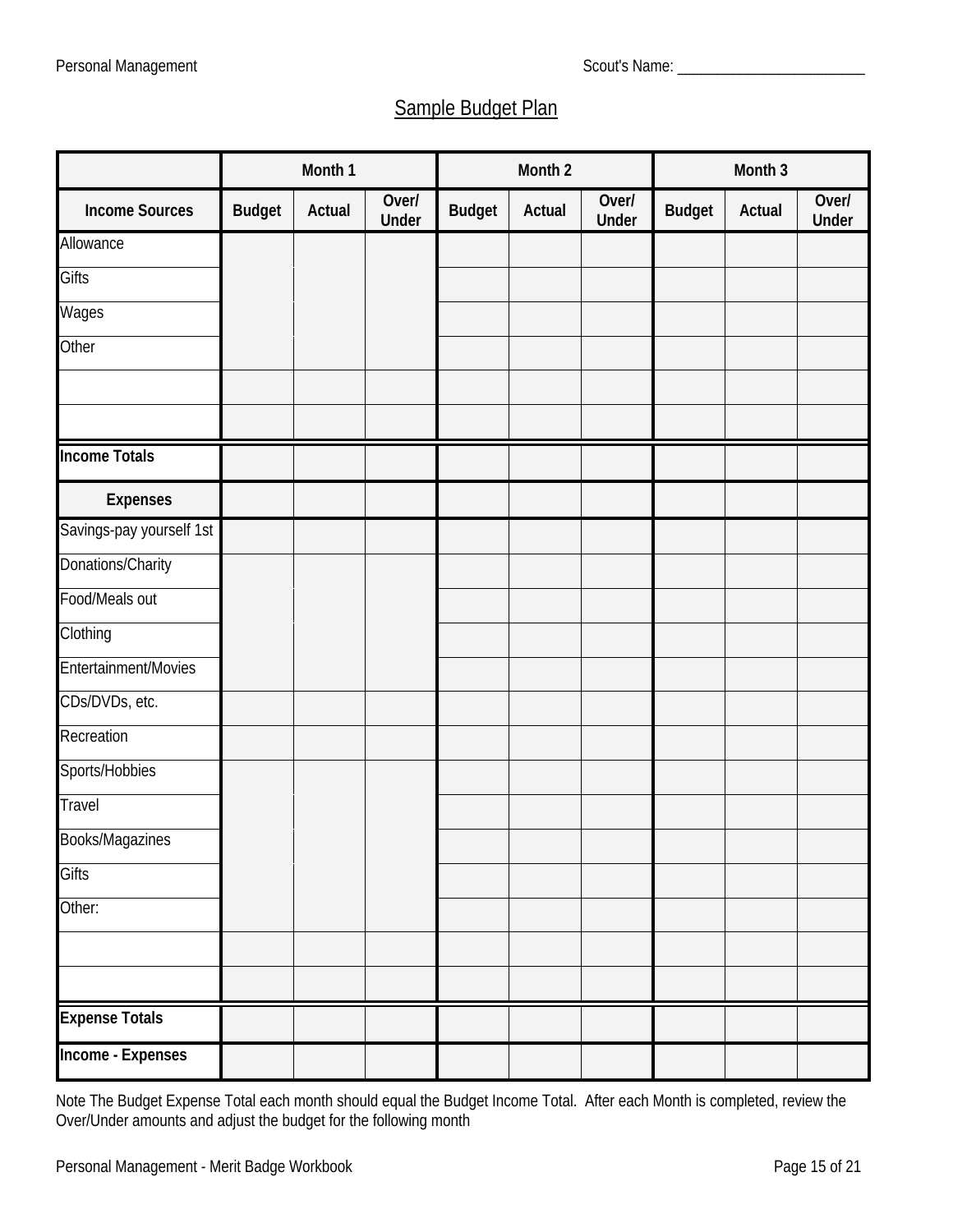| Personal Management  |                                                                                        | Scout's Name: |        |                        |         |  |
|----------------------|----------------------------------------------------------------------------------------|---------------|--------|------------------------|---------|--|
|                      | Table for tracking your actual income, expenses, and savings for 13 consecutive weeks. |               |        | Page 1 of 4            |         |  |
| Date                 | Description of Daily Income or Expense                                                 | Category      | Income | Expense                | Balance |  |
| Week 1               |                                                                                        |               |        | <b>Opening Balance</b> |         |  |
| $\ddot{\phantom{0}}$ |                                                                                        |               |        |                        |         |  |
|                      |                                                                                        |               |        |                        |         |  |
|                      |                                                                                        |               |        |                        |         |  |
|                      |                                                                                        |               |        |                        |         |  |
|                      |                                                                                        |               |        |                        |         |  |
|                      |                                                                                        |               |        |                        |         |  |
|                      |                                                                                        |               |        |                        |         |  |
| Week 2               |                                                                                        |               |        |                        |         |  |
|                      |                                                                                        |               |        |                        |         |  |
|                      |                                                                                        |               |        |                        |         |  |
|                      |                                                                                        |               |        |                        |         |  |
|                      |                                                                                        |               |        |                        |         |  |
|                      |                                                                                        |               |        |                        |         |  |
|                      |                                                                                        |               |        |                        |         |  |
|                      |                                                                                        |               |        |                        |         |  |
|                      |                                                                                        |               |        |                        |         |  |
| Week 3               |                                                                                        |               |        |                        |         |  |
|                      |                                                                                        |               |        |                        |         |  |
|                      |                                                                                        |               |        |                        |         |  |
|                      |                                                                                        |               |        |                        |         |  |
|                      |                                                                                        |               |        |                        |         |  |
|                      |                                                                                        |               |        |                        |         |  |
|                      |                                                                                        |               |        |                        |         |  |
|                      |                                                                                        |               |        |                        |         |  |
| Week 4               |                                                                                        |               |        |                        |         |  |
|                      |                                                                                        |               |        |                        |         |  |
|                      |                                                                                        |               |        |                        |         |  |
|                      |                                                                                        |               |        |                        |         |  |
|                      |                                                                                        |               |        |                        |         |  |
|                      |                                                                                        |               |        |                        |         |  |
|                      |                                                                                        |               |        |                        |         |  |
|                      |                                                                                        |               |        |                        |         |  |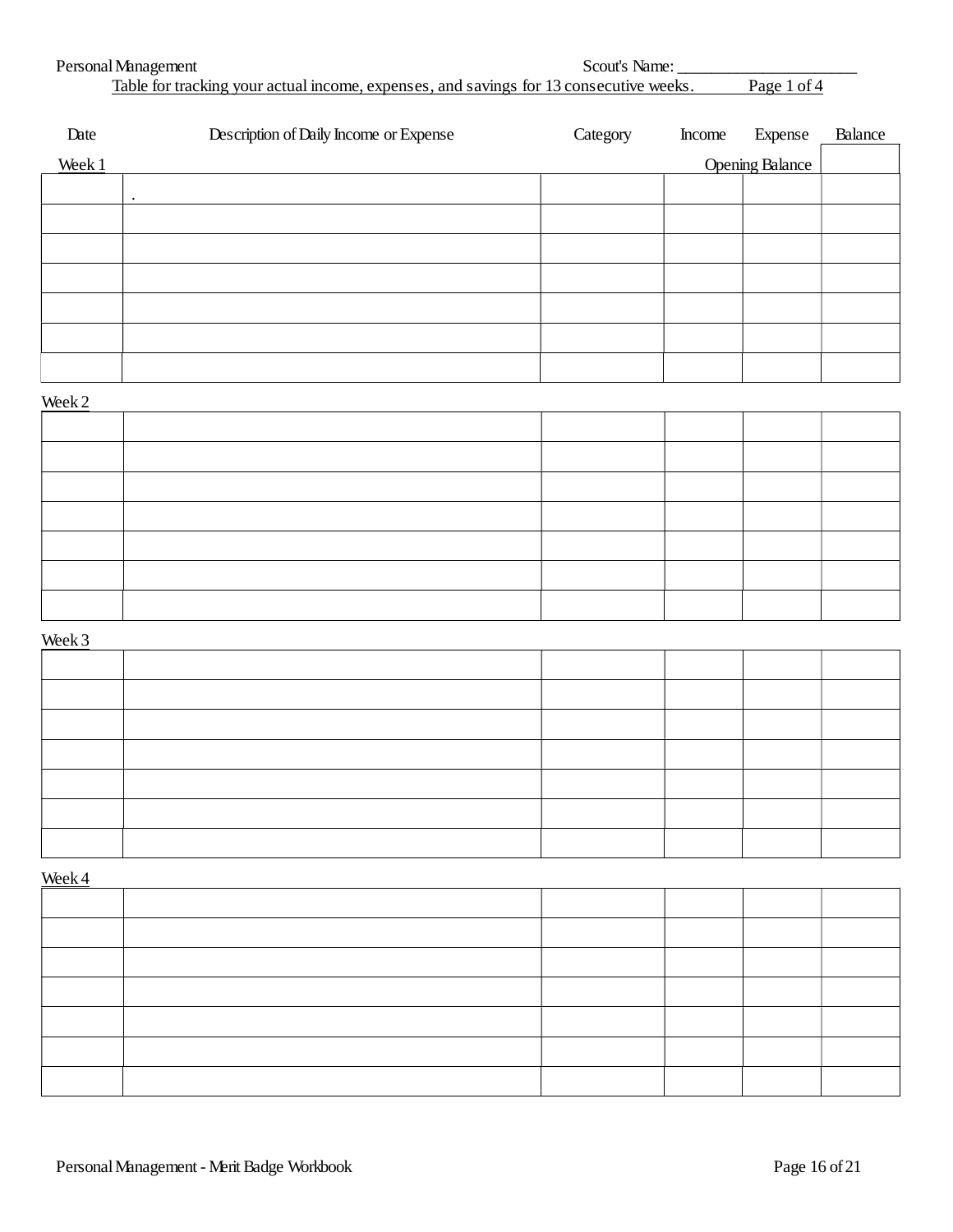| Personal Management                                                                    | Scout's Name: |
|----------------------------------------------------------------------------------------|---------------|
| Table for Tracking your actual income, expenses, and savings for 13 consecutive weeks. | Page 2 of 4   |

| Date   | Description of Daily Income or Expense | Category | Income                       | Expense | <b>Balance</b> |
|--------|----------------------------------------|----------|------------------------------|---------|----------------|
| Week 5 |                                        |          | <b>Week 4 Ending Balance</b> |         |                |
|        | $\bullet$                              |          |                              |         |                |
|        |                                        |          |                              |         |                |
|        |                                        |          |                              |         |                |
|        |                                        |          |                              |         |                |
|        |                                        |          |                              |         |                |
|        |                                        |          |                              |         |                |
|        |                                        |          |                              |         |                |
| Week 6 |                                        |          |                              |         |                |
|        |                                        |          |                              |         |                |
|        |                                        |          |                              |         |                |
|        |                                        |          |                              |         |                |
|        |                                        |          |                              |         |                |
|        |                                        |          |                              |         |                |
|        |                                        |          |                              |         |                |
|        |                                        |          |                              |         |                |
| Week 7 |                                        |          |                              |         |                |
|        |                                        |          |                              |         |                |
|        |                                        |          |                              |         |                |
|        |                                        |          |                              |         |                |
|        |                                        |          |                              |         |                |
|        |                                        |          |                              |         |                |
|        |                                        |          |                              |         |                |
|        |                                        |          |                              |         |                |
| Week 8 |                                        |          |                              |         |                |
|        |                                        |          |                              |         |                |
|        |                                        |          |                              |         |                |
|        |                                        |          |                              |         |                |
|        |                                        |          |                              |         |                |
|        |                                        |          |                              |         |                |
|        |                                        |          |                              |         |                |
|        |                                        |          |                              |         |                |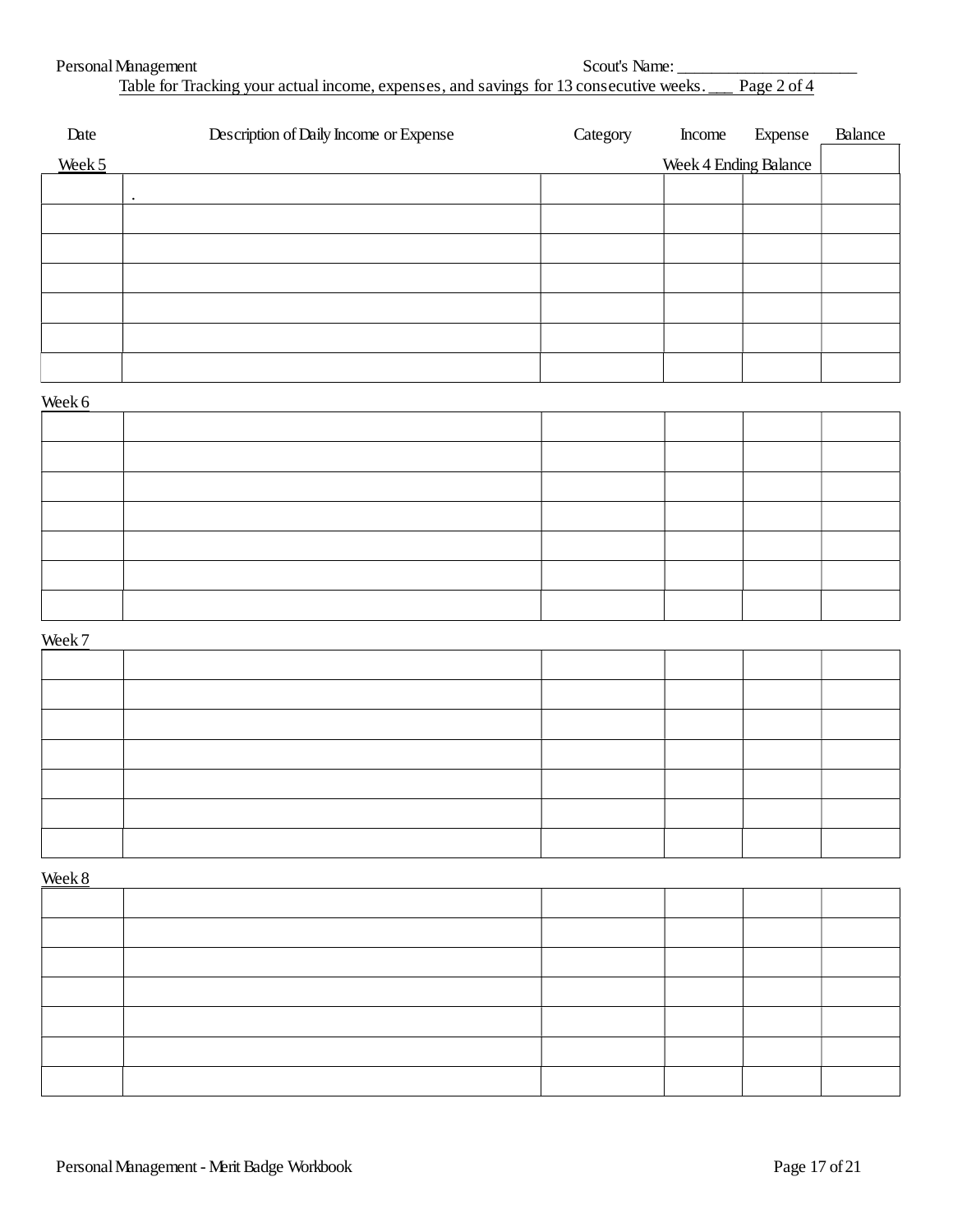| Personal Management                                                                                | Scout's Name: |  |
|----------------------------------------------------------------------------------------------------|---------------|--|
| Table for Tracking your actual income, expenses, and savings for 13 consecutive weeks. Page 3 of 4 |               |  |

| Date    | Description of Daily Income or Expense | Category | <b>Income</b>                | Expense | <b>Balance</b> |
|---------|----------------------------------------|----------|------------------------------|---------|----------------|
| Week 9  |                                        |          | <b>Week 8 Ending Balance</b> |         |                |
|         | $\bullet$                              |          |                              |         |                |
|         |                                        |          |                              |         |                |
|         |                                        |          |                              |         |                |
|         |                                        |          |                              |         |                |
|         |                                        |          |                              |         |                |
|         |                                        |          |                              |         |                |
|         |                                        |          |                              |         |                |
| Week 10 |                                        |          |                              |         |                |
|         |                                        |          |                              |         |                |
|         |                                        |          |                              |         |                |
|         |                                        |          |                              |         |                |
|         |                                        |          |                              |         |                |
|         |                                        |          |                              |         |                |
|         |                                        |          |                              |         |                |
|         |                                        |          |                              |         |                |
| Week 11 |                                        |          |                              |         |                |
|         |                                        |          |                              |         |                |
|         |                                        |          |                              |         |                |
|         |                                        |          |                              |         |                |
|         |                                        |          |                              |         |                |
|         |                                        |          |                              |         |                |
|         |                                        |          |                              |         |                |
|         |                                        |          |                              |         |                |
| Week 12 |                                        |          |                              |         |                |
|         |                                        |          |                              |         |                |
|         |                                        |          |                              |         |                |
|         |                                        |          |                              |         |                |
|         |                                        |          |                              |         |                |
|         |                                        |          |                              |         |                |
|         |                                        |          |                              |         |                |
|         |                                        |          |                              |         |                |

Table for Tracking your actual income, expenses, and savings for 13 consecutive weeks. Page 4 of 4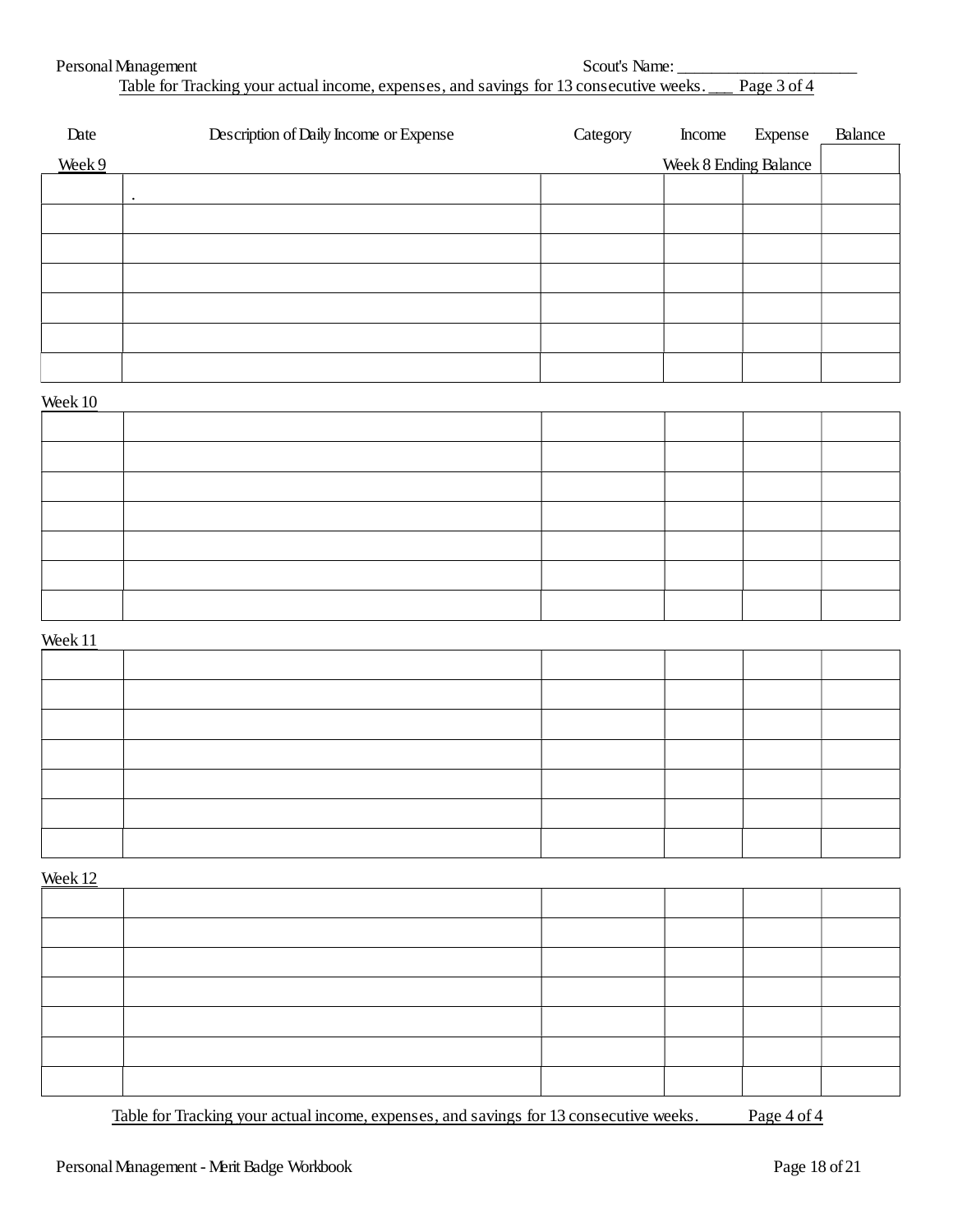| Personal Management   |           |                                        |       |                     | Scout's Name:                    |                       |                     |       |         |       |         |
|-----------------------|-----------|----------------------------------------|-------|---------------------|----------------------------------|-----------------------|---------------------|-------|---------|-------|---------|
| Date                  |           | Description of Daily Income or Expense |       |                     |                                  | Category              | Income              |       | Expense |       | Balance |
| Week 13               |           |                                        |       |                     |                                  | Week12 Ending Balance |                     |       |         |       |         |
|                       |           |                                        |       |                     |                                  |                       |                     |       |         |       |         |
|                       | $\bullet$ |                                        |       |                     |                                  |                       |                     |       |         |       |         |
|                       |           |                                        |       |                     |                                  |                       |                     |       |         |       |         |
|                       |           |                                        |       |                     |                                  |                       |                     |       |         |       |         |
|                       |           |                                        |       |                     |                                  |                       |                     |       |         |       |         |
|                       |           |                                        |       |                     |                                  |                       |                     |       |         |       |         |
|                       |           |                                        |       |                     |                                  |                       |                     |       |         |       |         |
|                       |           |                                        |       |                     |                                  |                       |                     |       |         |       |         |
|                       |           |                                        |       |                     |                                  |                       |                     |       |         |       |         |
|                       |           |                                        |       |                     |                                  |                       |                     |       |         |       |         |
|                       |           |                                        |       |                     | <b>Time Management Worksheet</b> |                       |                     |       |         |       |         |
| 'Planned Schedule     |           | <b>Scheduled Time</b>                  | Day 1 | $\underline{Day 2}$ | Day 3                            | Day 4                 | $\underline{Day 5}$ | Day 6 |         | Day 7 |         |
|                       |           |                                        |       |                     |                                  |                       |                     |       |         |       |         |
| <b>Set Activities</b> |           |                                        |       |                     |                                  |                       |                     |       |         |       |         |
|                       |           |                                        |       |                     |                                  |                       |                     |       |         |       |         |
|                       |           |                                        |       |                     |                                  |                       |                     |       |         |       |         |
|                       |           |                                        |       |                     |                                  |                       |                     |       |         |       |         |
|                       |           |                                        |       |                     |                                  |                       |                     |       |         |       |         |
|                       |           |                                        |       |                     |                                  |                       |                     |       |         |       |         |
| To Do" Tasks          |           |                                        |       |                     |                                  |                       |                     |       |         |       |         |
|                       |           |                                        |       |                     |                                  |                       |                     |       |         |       |         |
|                       |           |                                        |       |                     |                                  |                       |                     |       |         |       |         |
|                       |           |                                        |       |                     |                                  |                       |                     |       |         |       |         |
|                       |           |                                        |       |                     |                                  |                       |                     |       |         |       |         |
|                       |           |                                        |       |                     |                                  |                       |                     |       |         |       |         |
|                       |           |                                        |       |                     |                                  |                       |                     |       |         |       |         |
|                       |           |                                        |       |                     |                                  |                       |                     |       |         |       |         |
|                       |           |                                        |       |                     |                                  |                       |                     |       |         |       |         |
| <b>Actual Results</b> |           |                                        |       |                     |                                  |                       |                     |       |         |       |         |
|                       |           |                                        |       |                     |                                  |                       |                     |       |         |       |         |
|                       |           |                                        |       |                     |                                  |                       |                     |       |         |       |         |
|                       |           |                                        |       |                     |                                  |                       |                     |       |         |       |         |
|                       |           |                                        |       |                     |                                  |                       |                     |       |         |       |         |
|                       |           |                                        |       |                     |                                  |                       |                     |       |         |       |         |
|                       |           |                                        |       |                     |                                  |                       |                     |       |         |       |         |
|                       |           |                                        |       |                     |                                  |                       |                     |       |         |       |         |
|                       |           |                                        |       |                     |                                  |                       |                     |       |         |       |         |
|                       |           |                                        |       |                     |                                  |                       |                     |       |         |       |         |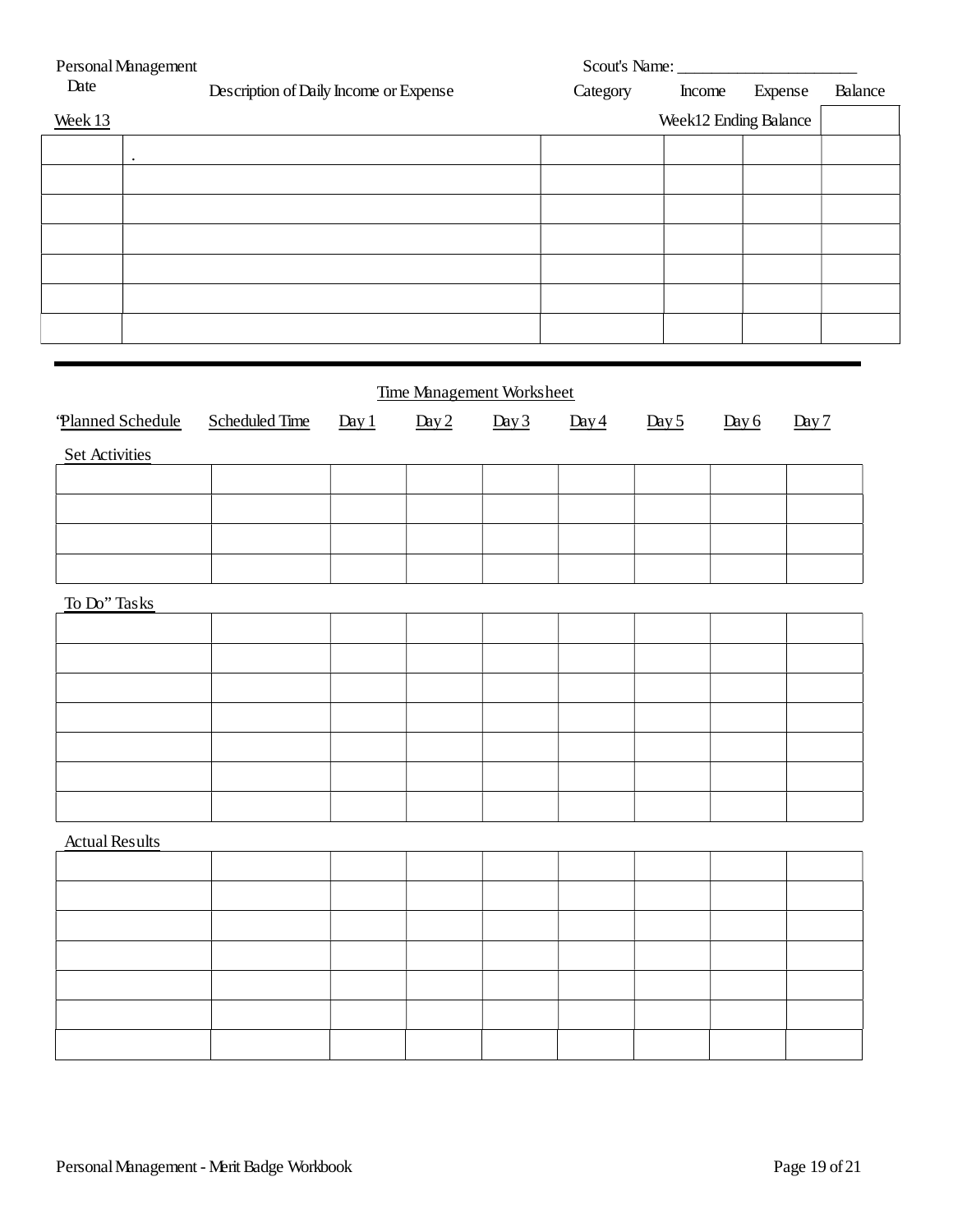# **Example Budget Plan**

|                          |                  | Month 1 |                |               | Month 2 |                | Month 3       |        |                |  |
|--------------------------|------------------|---------|----------------|---------------|---------|----------------|---------------|--------|----------------|--|
| <b>Income Sources</b>    | <b>Budget</b>    | Actual  | Over/<br>Under | <b>Budget</b> | Actual  | Over/<br>Under | <b>Budget</b> | Actual | Over/<br>Under |  |
| Allowance                | 20.00            | 20.00   |                | 20.00         |         |                |               |        |                |  |
| Gifts                    | 16.00            | 18.00   | 2.00           |               |         |                |               |        |                |  |
| Wages                    | 80.00            | 60.00   | $-20.00$       | 80.00         |         |                |               |        |                |  |
| Other                    | 10.00            | 12.50   | 2.50           | 12.00         |         |                |               |        |                |  |
| <b>Income Totals</b>     | 126.00           | 110.50  | $-15.50$       | 112.00        |         |                |               |        |                |  |
| Expenses                 |                  |         |                |               |         |                |               |        |                |  |
| Savings-pay yourself 1st | 25.00            | 25.00   |                | 42.00         |         |                |               |        |                |  |
| Donations/Charity        | 15.00            | 12.00   | $-3.00$        | 10.00         |         |                |               |        |                |  |
| Food/Meals out           | 20.00            | 28.75   | 8.75           | 25.00         |         |                |               |        |                |  |
| Clothing                 | 30.00            |         | $-30.00$       |               |         |                |               |        |                |  |
| Entertainment/Movies     | 16.00            | 25.15   | 9.15           | 10.00         |         |                |               |        |                |  |
| CDs/DVDs, etc.           |                  |         |                |               |         |                |               |        |                |  |
| Recreation               |                  |         |                |               |         |                |               |        |                |  |
| Sports/Hobbies           | 10.00            | 12.25   | 2.25           | 15.00         |         |                |               |        |                |  |
| <b>Travel</b>            |                  |         |                |               |         |                |               |        |                |  |
| Books/Magazines          |                  |         |                |               |         |                |               |        |                |  |
| Gifts                    |                  | 5.00    | 5.00           |               |         |                |               |        |                |  |
| Other:                   | 10.00            |         | $-10.00$       | 10.00         |         |                |               |        |                |  |
|                          |                  |         |                |               |         |                |               |        |                |  |
|                          |                  |         |                |               |         |                |               |        |                |  |
|                          |                  |         |                |               |         |                |               |        |                |  |
| <b>Expense Totals</b>    | 126.00           | 108.15  | $-17.85$       | 112.00        |         |                |               |        |                |  |
| Income - Expenses        | $\boldsymbol{0}$ | 2.35    | 2.35           | 0.            |         |                |               |        |                |  |

Note The Budget Expense Total each month should equal the Budget Income Total. After each Month is completed, review the Over/Under amounts and adjust the budget for the following month